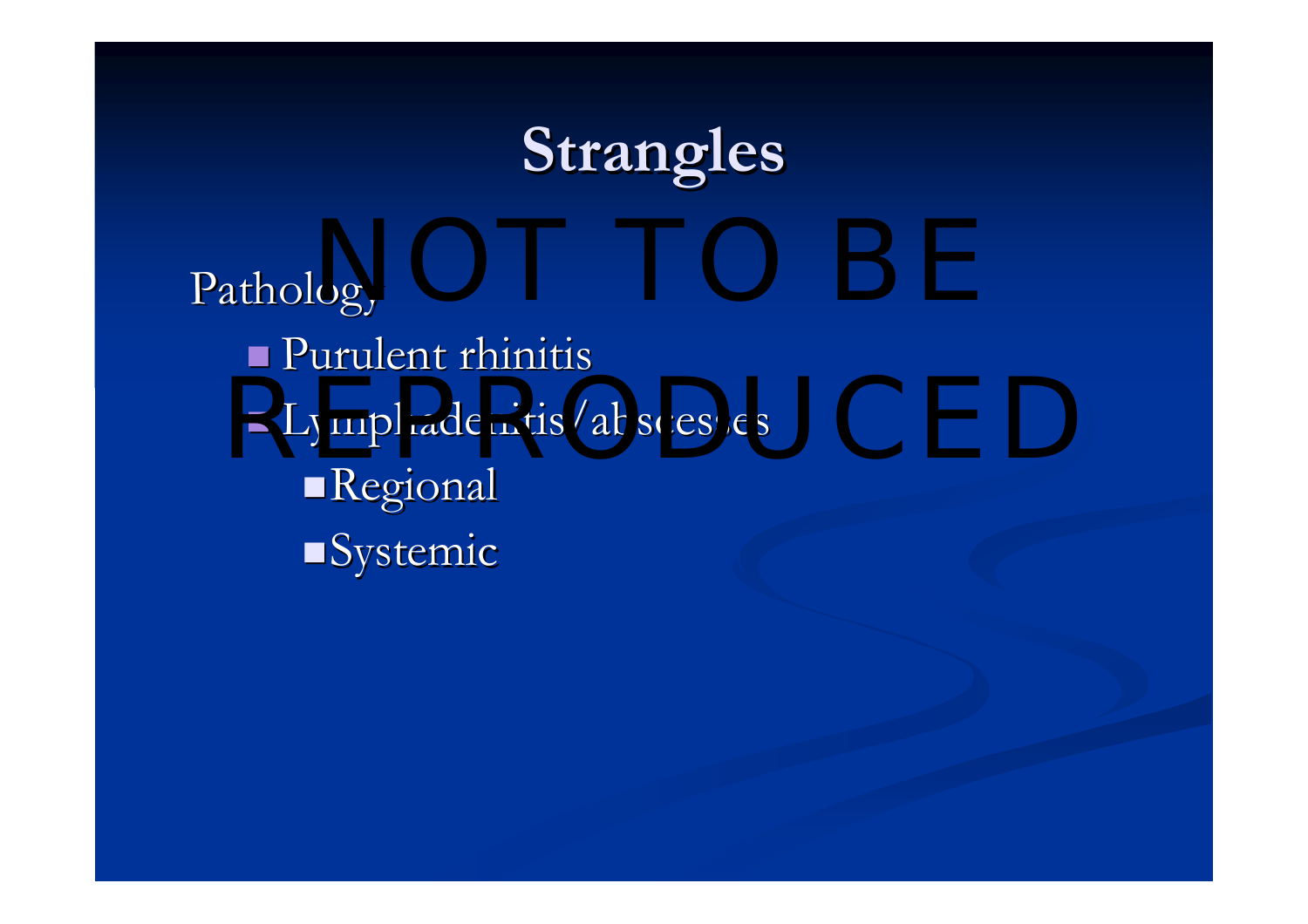# **Strangles Strangles**

Potential Sequella

- Guttural pouch empyema Guttural pouch empyema
- Internal dissemination "bastard" strangles
	- Bronchopneumonia
	- $\blacksquare$  Facial paralysis and Horner's syndrome (sympathetic nerve)
	- $\blacksquare$  Laryngeal hemiplegia (recurrent laryngeal nerve)
	- $\blacksquare$  Purpura hemorrhagica (AbAg deposition)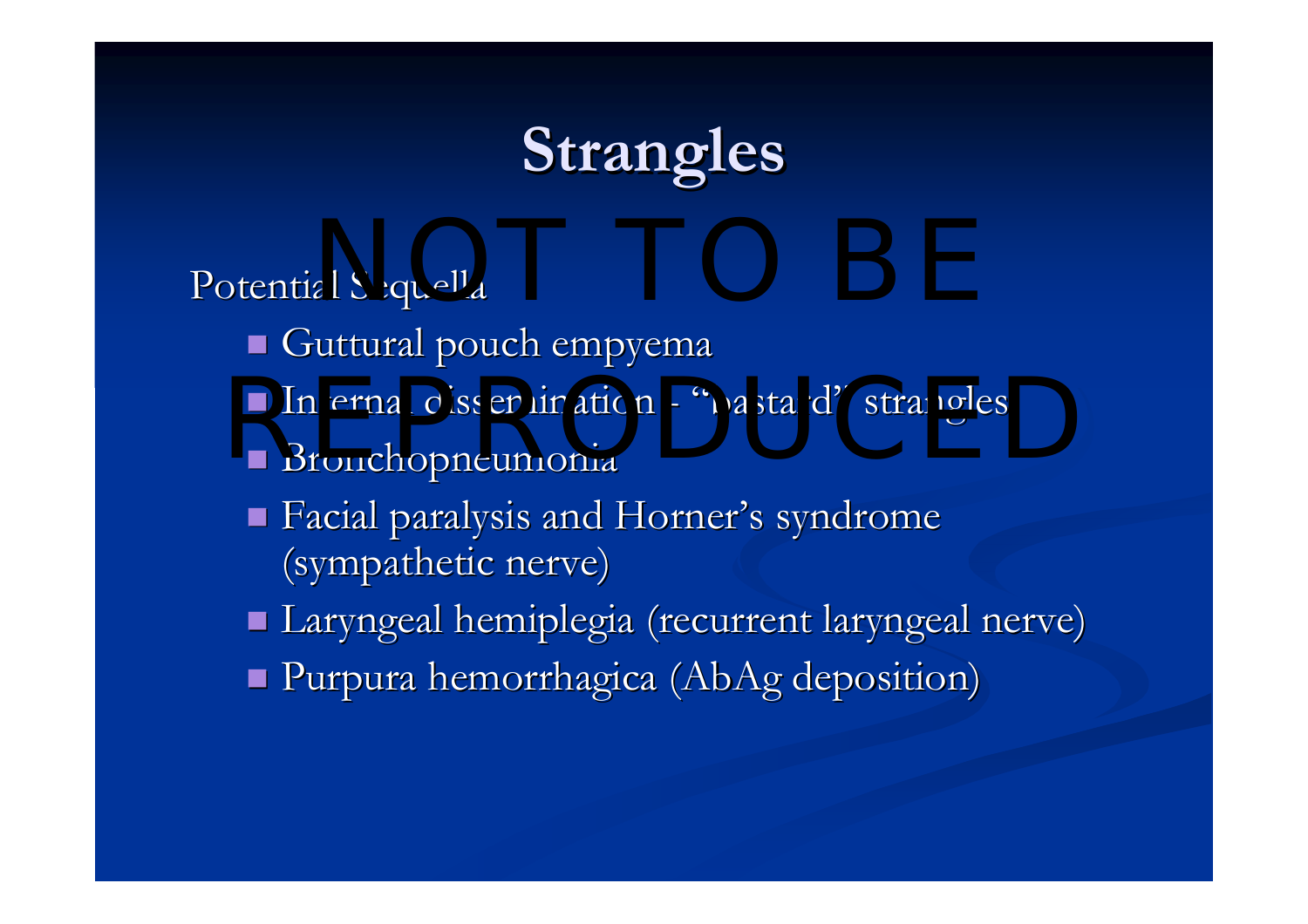## **Glanders Glanders**

- p. **E**tiology: *Burkholderia mallei* (Pseudomonas mallei)
- **Source** infected feed and water, rarely air droplets
- Eradicated except for North Africa, Asia, Eastern<br>Europe, Brazil Europe, Brazil
- **E** Zoonosis (potential bioterrorism agent)
- k. Contagious systemic disease
- **T**ransmission to carnivores via ingestion of affected horses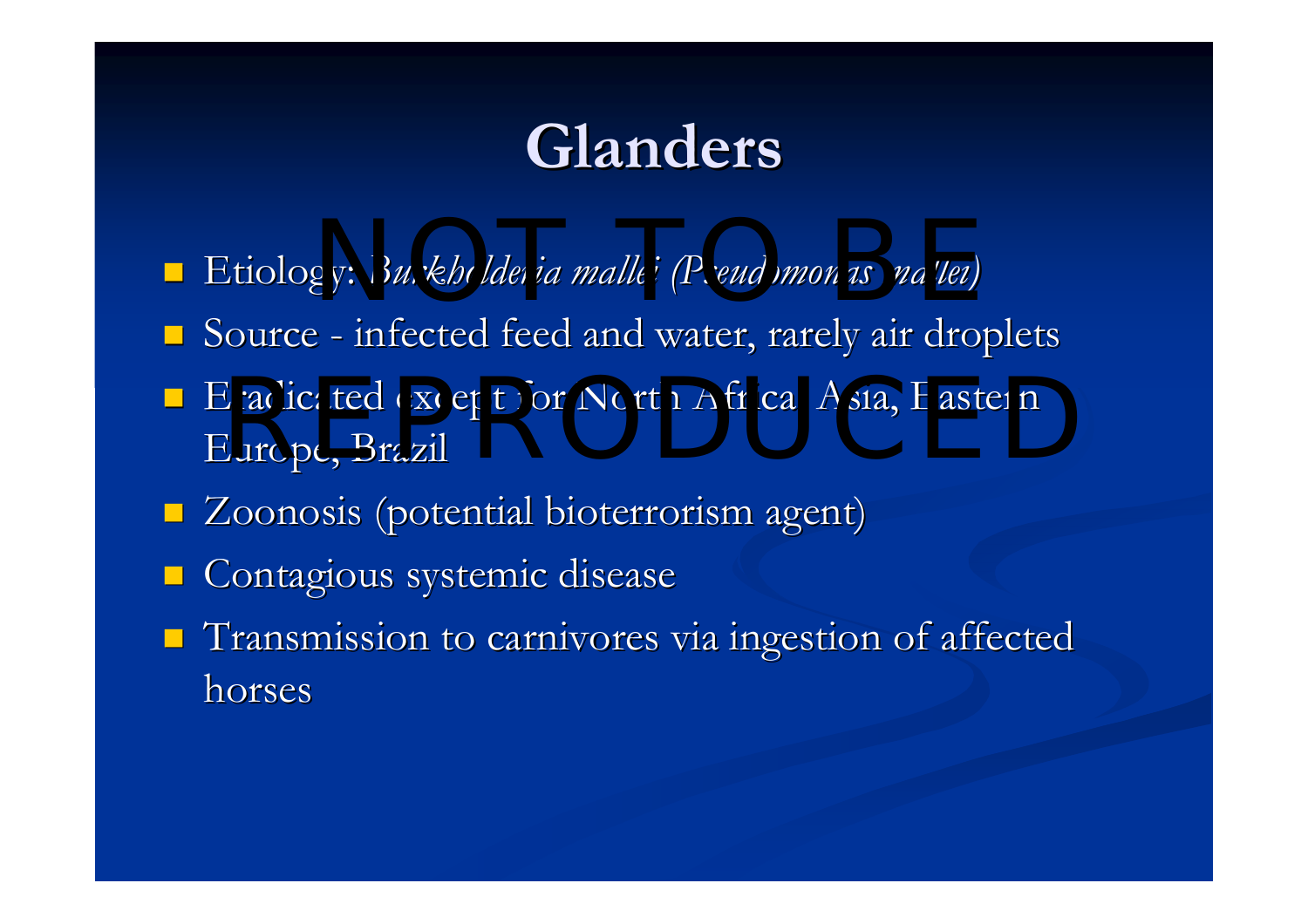## **Glanders Glanders**

#### Pathology Pathology  $\log y$

- $\blacksquare$  Nasal pyogranulomatous rhinitis that ulcerates
- Lung may see miliary granulomas due to hematogenous spread hematogenous spread
- $\blacksquare$  Skin (legs and ventral abomen)- may have suppurative lymphangitis ("equine farcy")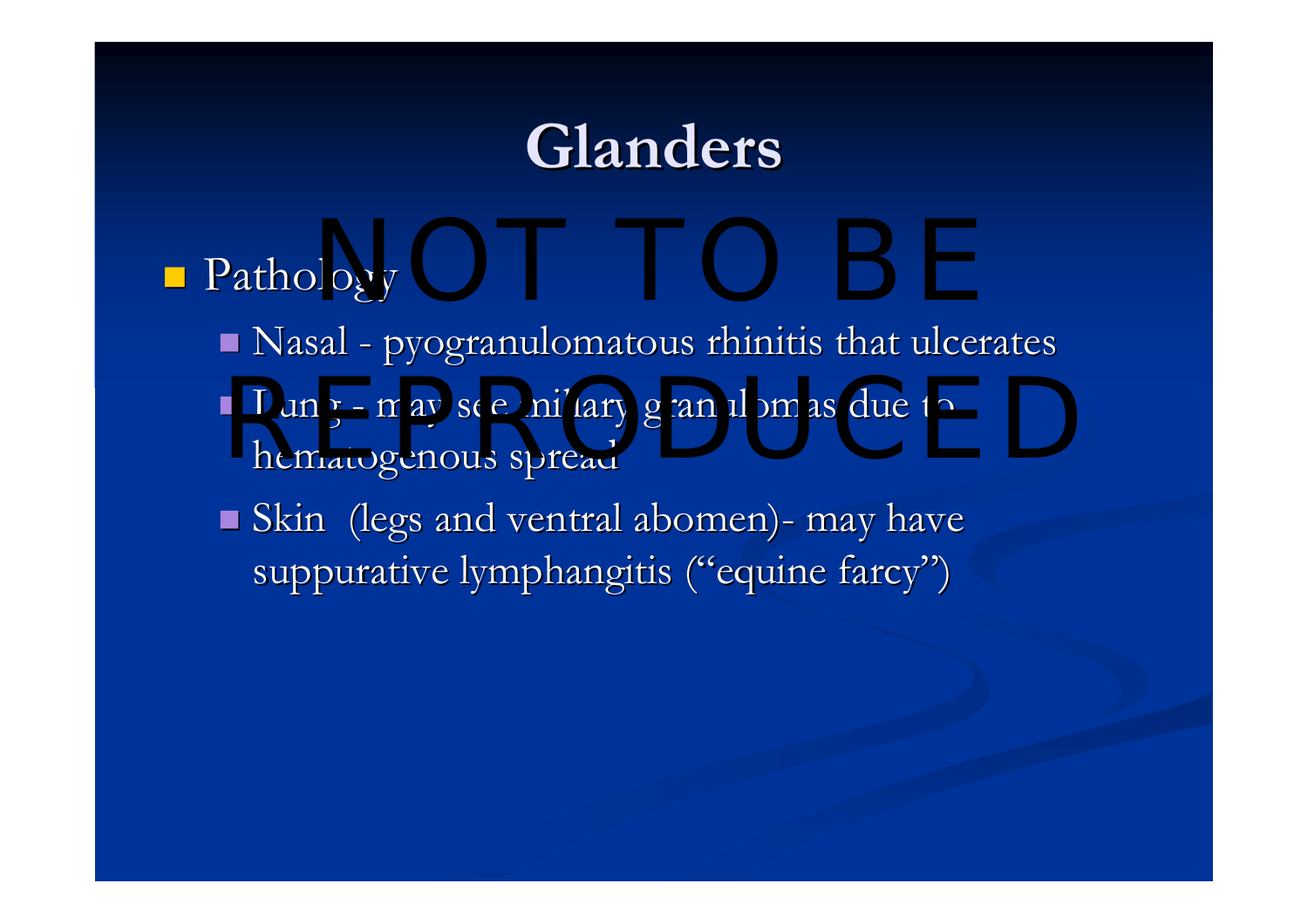## $Meliodosis (Pseudoglanders)$

- p. Etiology: Etiology: *Burkholderia Burkholderia pseudomallei pseudomallei (Pseudomonas (Pseudomonas*  NOT TO BE *pseudomallei pseudomallei)*
- Source infected feed and water<br>■ Associated with clay soils
- $\blacksquare$  Associated with clay soils
- $\blacksquare$  Southeast Asia, Europe, Northern Australia mainly
- $\blacksquare$  Zoonosis (potential bioterrorism agent) Aboriginal communities
- $\blacksquare$ Also in donkeys, goats, sheep and macropods
- **E** Contagious systemic disease with wide host range including rodents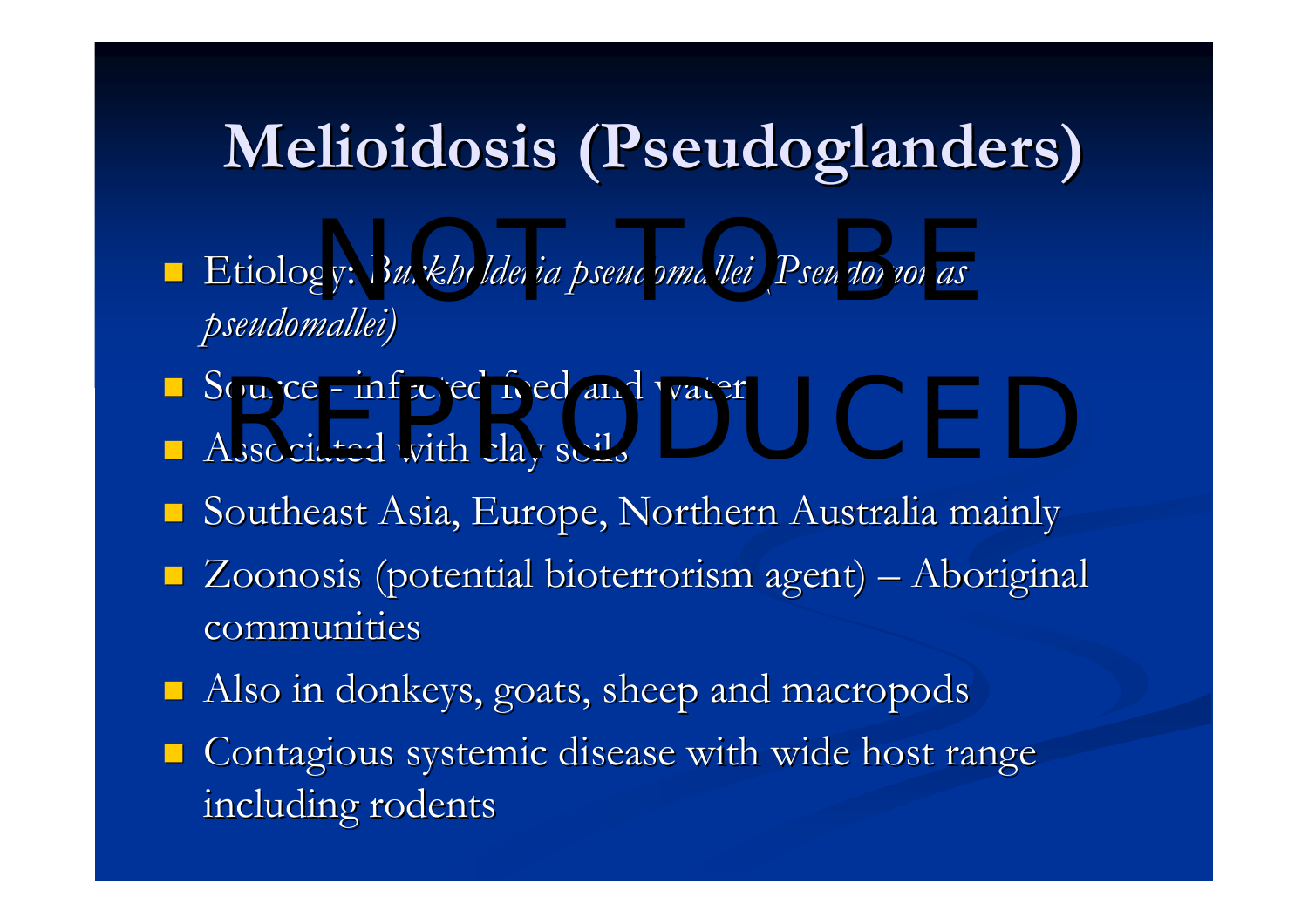## $Meliodosis (Pseudoglanders)$

- Disease similar to glanders
- **Pathology** 
	- $\blacksquare$  Systemic

Systemic<br>Representing Suppuration and abscesses

**Creamy to caseous, yellow to green** 

■ Lungs

 Embolic bacterial pneumonia with abscesses Embolic bacterial pneumonia with abscesses Ulceration of abscesses lead to pleuritis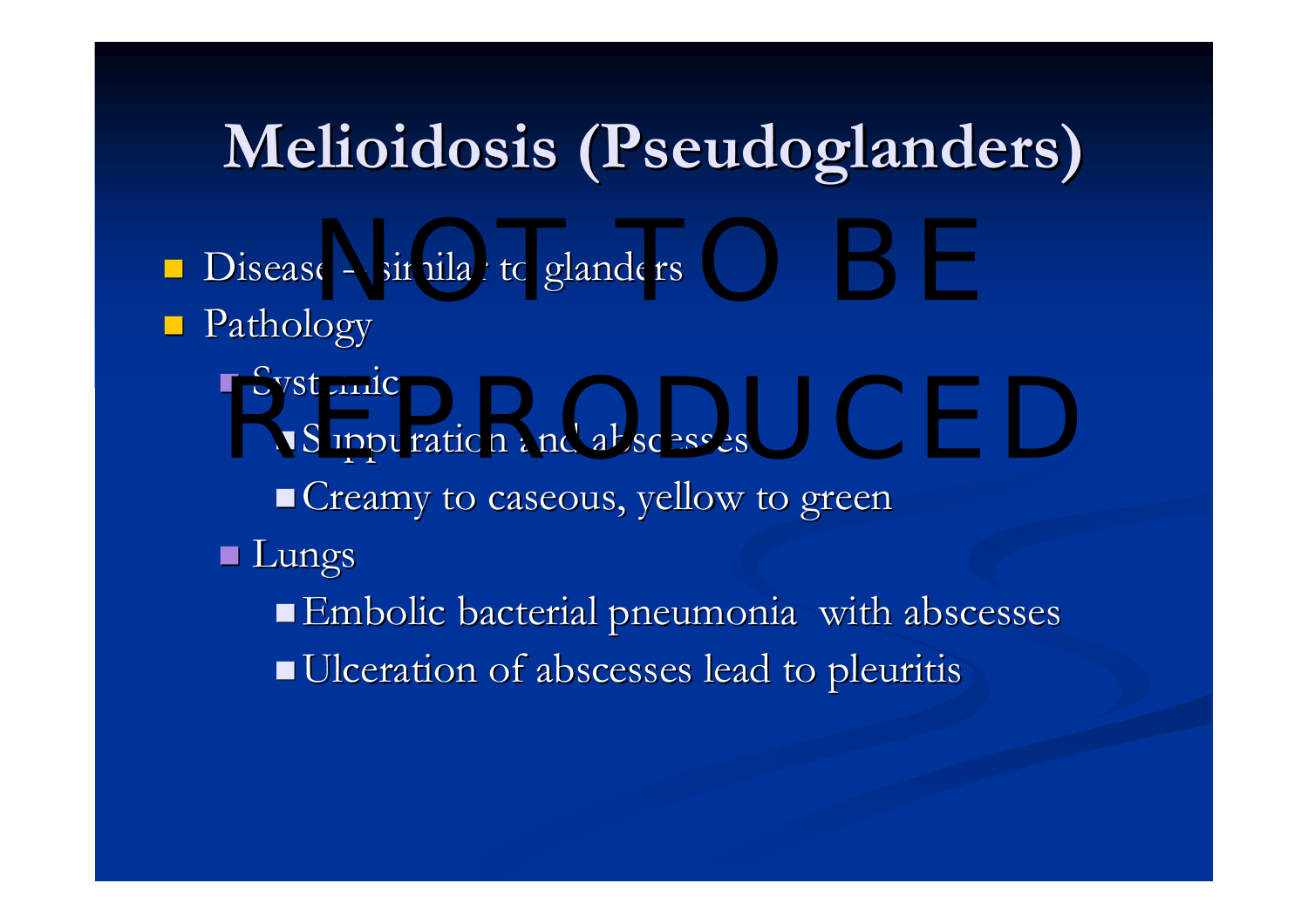#### Lower Respiratory Tract

**Lungs Non Infectious Diseases Non Infectious Diseases Infectious Diseases Infectious Diseases Neoplasia Neoplasia**  $\blacksquare$  Pleura and thoracic cavity Non Infectious Diseases and the contraction of the contract of the contract of the contract of the contract of the contract of the contract of the contract of the contract of the contract of the contract of the contract of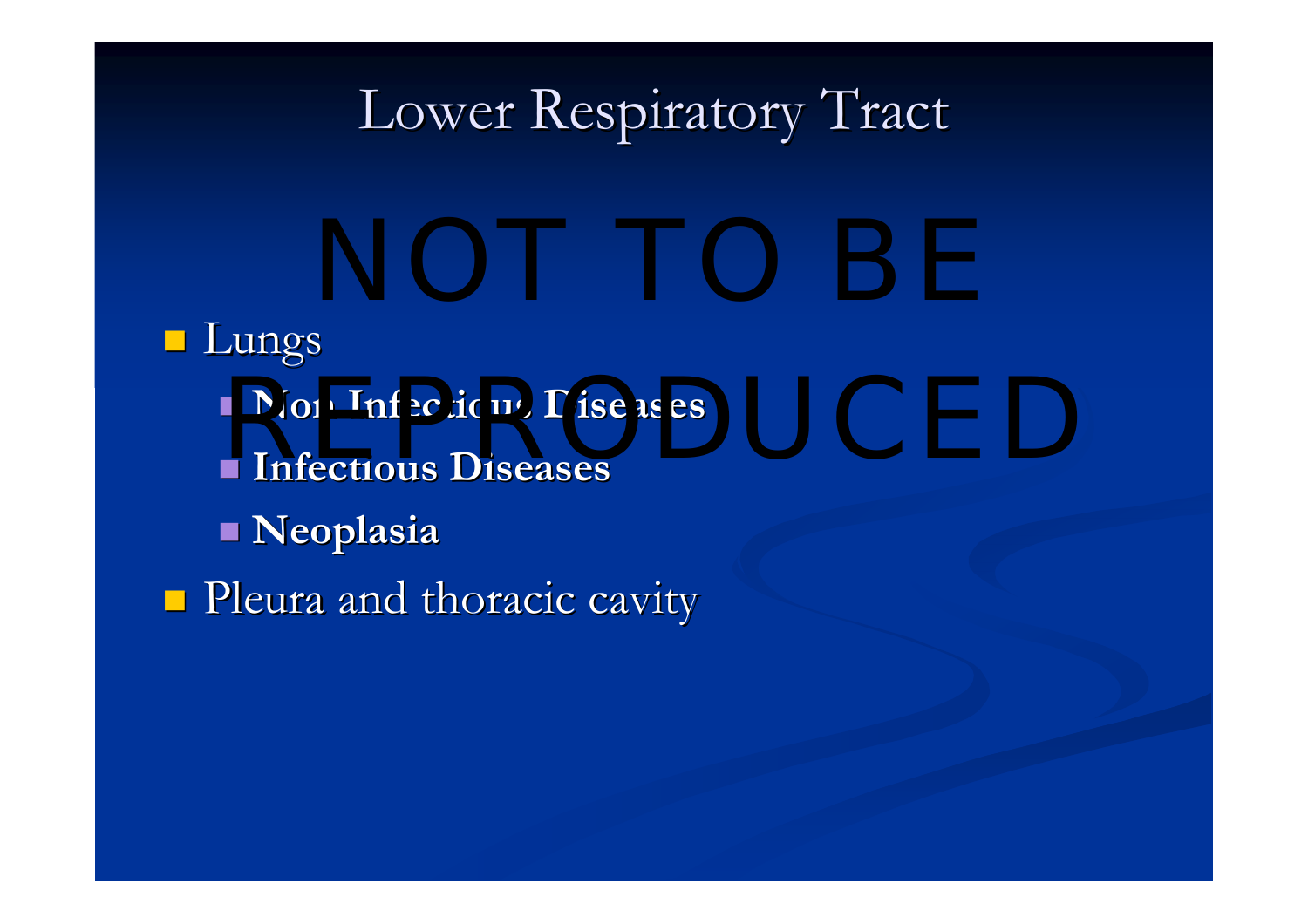#### Lung - Non Infectious Diseases

- $\blacksquare$  Abnormalities of Inflation nalities of Inflation and the contract of the contract of the contract of the contract of the contract of the contract of the contract of the contract of the contract of the contract of the contract of the contract of the
	- $\blacksquare$  Congenital atelectasis
	- $\blacksquare$  Emphysema
		- $\blacksquare$  Alveolar
	- $\blacksquare$  Associated with COPD  $\blacksquare$  Alveolar
- $\blacksquare$  Metabolic Disease
	- **Pulmonary mineralization ("calcinosis") toxicosis**  $\blacksquare$
- $\blacksquare$ Circulatory Disease
	- $\blacksquare$  Pulmonary hemorrhage (EIPH)
	- $\blacksquare$  Pulmonary edema e.g. cardiogenic, anaphylaxis
- $\blacksquare$  Aspiration pneumonia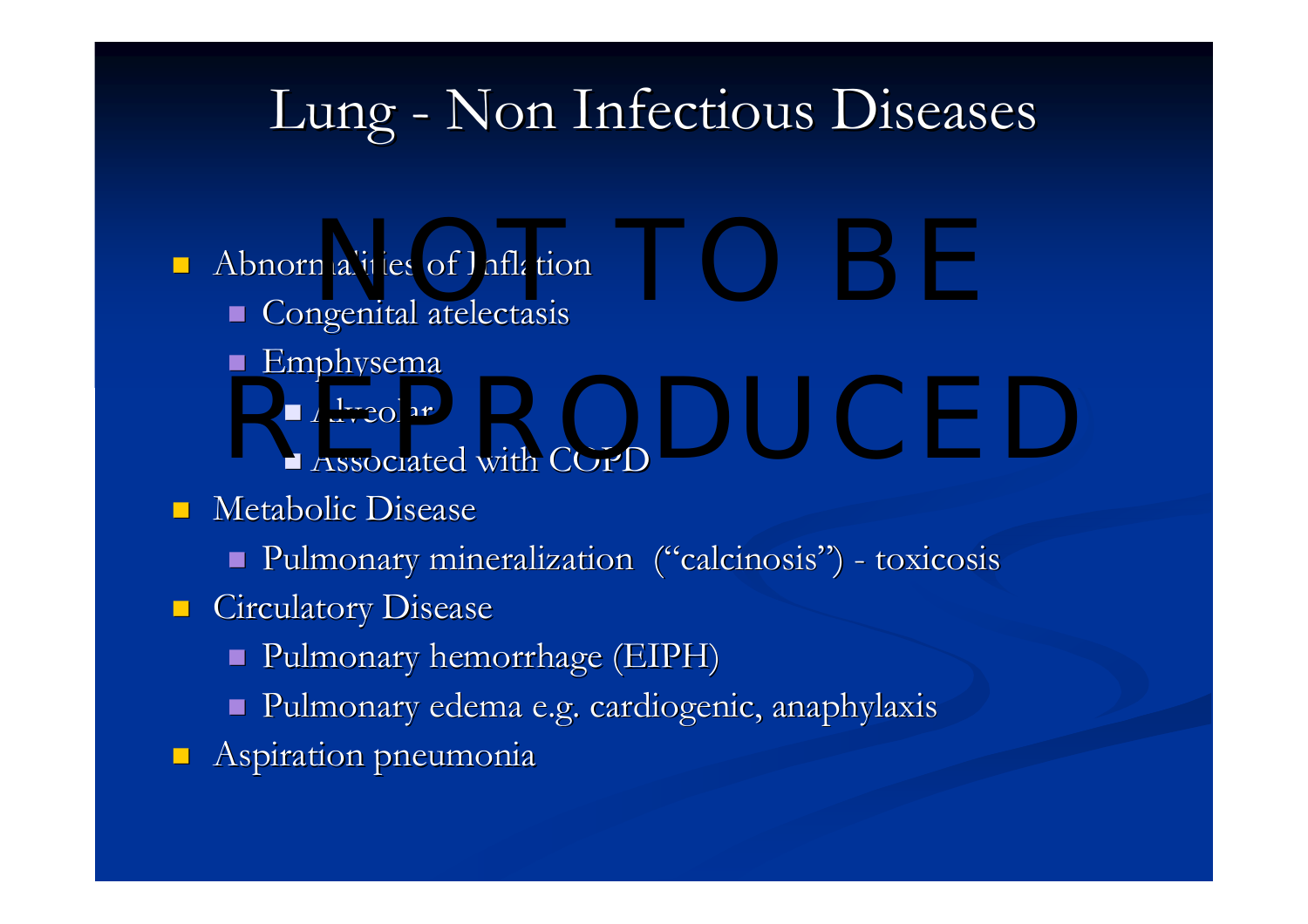## **Congenital Atelectasis**

- **Alveoli incompletely distended** NOT TO BE A REPORT OF THE SERVICE OF THE SERVICE OF THE SERVICE OF THE SERVICE OF THE SERVICE OF THE SERVICE O<br>NOTE: THE SERVICE OF THE SERVICE OF THE SERVICE OF THE SERVICE OF THE SERVICE OF THE SERVICE OF THE SERVICE OF<br>
- Implies abortion or stillbirth
- ■ Lung fails to float in formalin/water
- $\blacksquare$  Lack of thrombosis in umbilical cord
- **Can also occur following live birth** 
	- $\blacksquare$  Aspiration of amniotic fluid and meconium
	- $\blacksquare$  Surfactant abnormality "barker foals" see hyaline membrane (ARDS)